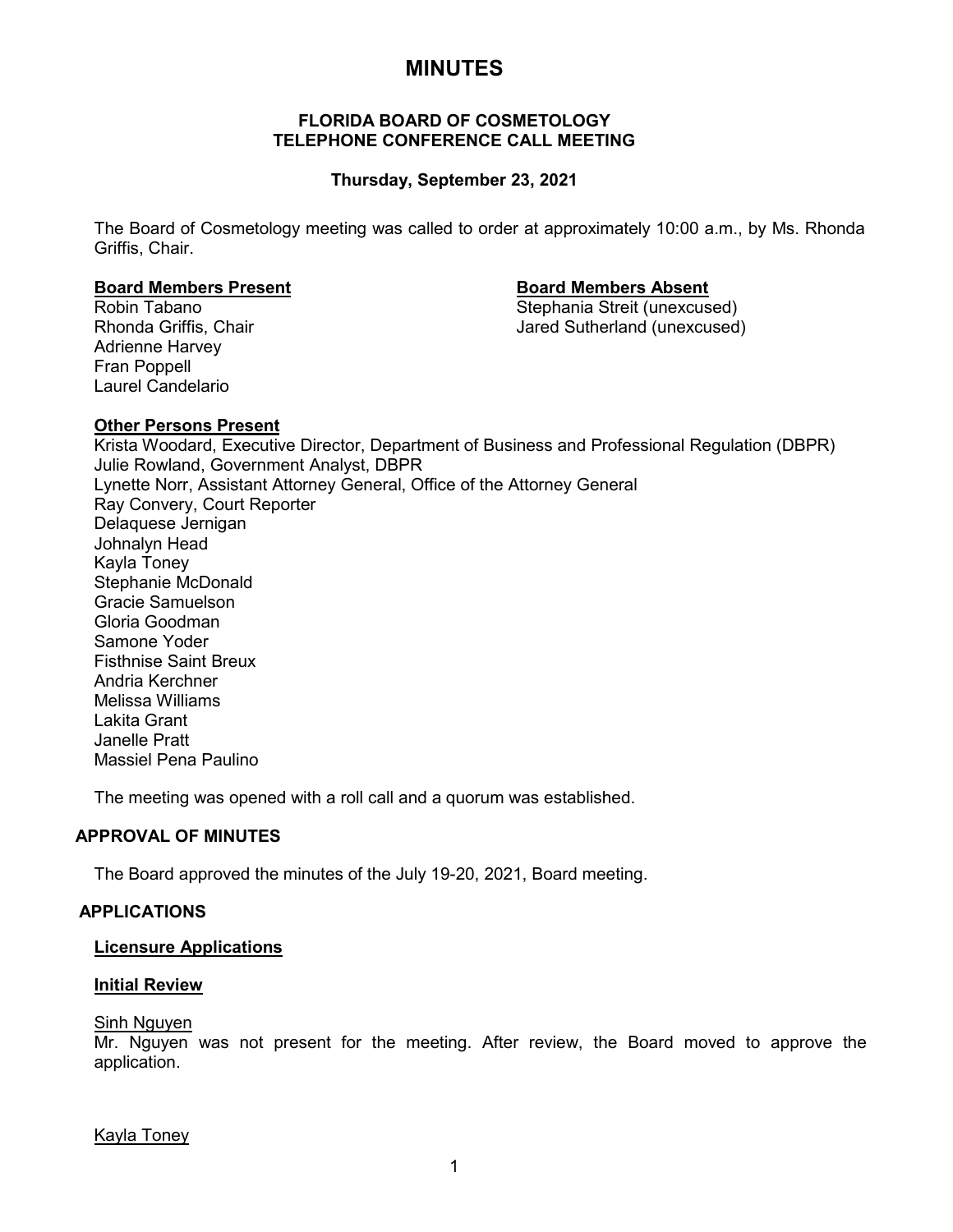Ms. Toney was present for the meeting. After review, the Board moved to approve the application.

#### Stephanie McDonald

Ms. McDonald was present for the meeting. After review, the Board moved to approve the application.

#### Grace Samuelson

Ms. Samuelson, Ms. Delaquese Jernigan and Ms. Johnalyn Head were present for the meeting. After review, the Board moved to approve the application.

#### Gloria Goodman

Ms. Goodman, Ms. Jernigan, and Ms. Head were present for the meeting. After review, the Board moved to approve the application.

#### Samone Yoder

Ms. Yoder, Ms. Jernigan, and Ms. Head were present for the meeting. After review, the Board moved to approve the application.

#### Fisthnise Saint Breux

Mr. Saint Breux was present for the meeting. After review, the Board moved to approve the application.

#### Andria Kercher

Ms. Kercher, Ms. Jernigan, and Ms. Head were present for the meeting. After review, the Board moved to approve the application.

#### Melissa Williams

Ms. Williams, Ms. Jernigan, and Ms. Head were present for the meeting. After review, the Board moved to approve the application.

#### Lakita Grant

Ms. Grant, Ms. Jernigan, and Ms. Head were present for the meeting. After review, the Board moved to approve the application.

#### Emily Paul

Ms. Paul was not present for the meeting. Ms. Jernigan and Ms. Head were present for the meeting. After review, the Board moved to approve the application.

## Janelle Pratt

Ms. Pratt was present for the meeting. After review, the Board moved to approve the application.

#### Massiel Pena Paulino / Dominican Republic

Ms. Paulino was present for the meeting. After review, the Board moved to approve the application.

#### Jaylen Belis

Ms. Belis was not present for the meeting. After review, the Board moved to deny the application due to the applicant attempting to obtain a license to practice a profession through fraudulent misrepresentation through submission of forged schooling credentials.

## Jorianne Guerra Cruz

Ms. Cruz was not present for the meeting. After review, the Board moved to deny the application due to the applicant attempting to obtain a license to practice a profession through fraudulent misrepresentation through submission of forged schooling credentials.

#### Marisol Medina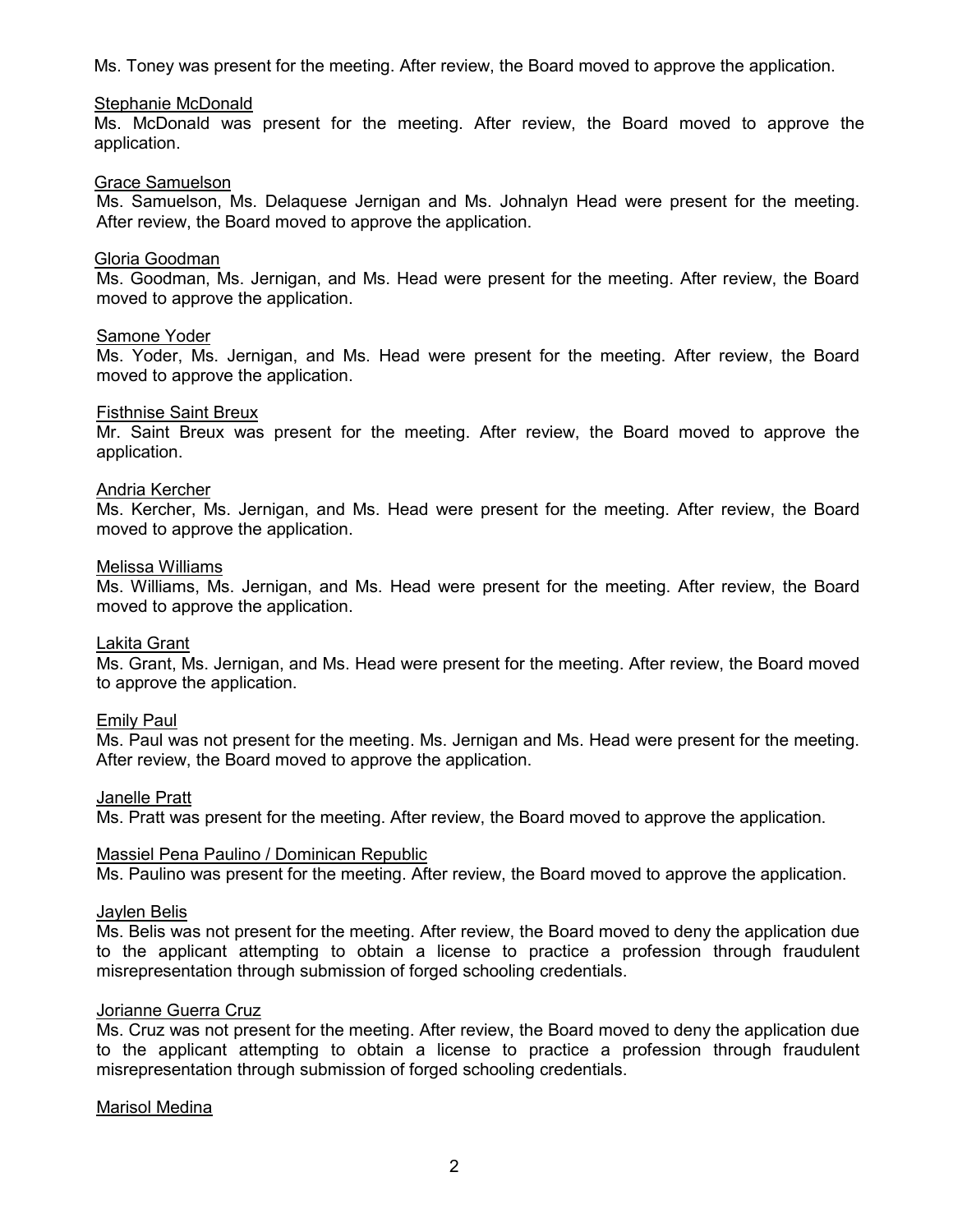Ms. Medina was not present for the meeting. After review, the Board moved to deny the application due to the applicant attempting to obtain a license to practice a profession through fraudulent misrepresentation through submission of forged schooling credentials.

## Sandra Mayeli Rincon

Ms. Rincon was not present for the meeting. After review, the Board moved to deny the application due to the applicant attempting to obtain a license to practice a profession through fraudulent misrepresentation through submission of forged schooling credentials.

## Deicy Mejia

Ms. Mejia was not present for the meeting. After review, the Board moved to deny the application due to the applicant attempting to obtain a license to practice a profession through fraudulent misrepresentation through submission of forged schooling credentials.

## **Zuriely Arce Arauz**

Ms. Arauz was not present for the meeting. After review, the Board moved to deny the application due to the applicant attempting to obtain a license to practice a profession through fraudulent misrepresentation through submission of forged schooling credentials.

## Karla Lugo Santiago

Ms. Santiago was not present for the meeting. After review, the Board moved to deny the application due to the applicant attempting to obtain a license to practice a profession through fraudulent misrepresentation through submission of forged schooling credentials.

## Demilee Cruz Santiago

Ms. Santiago was not present for the meeting. After review, the Board moved to deny the application due to the applicant attempting to obtain a license to practice a profession through fraudulent misrepresentation through submission of forged schooling credentials.

#### Luz Otalvaro Londono

Ms. Londono was not present for the meeting. After review, the Board moved to deny the application due to the applicant attempting to obtain a license to practice a profession through fraudulent misrepresentation through submission of forged schooling credentials.

#### Danitza Labrada Fonseca

Ms. Fonseca was not present for the meeting. After review, the Board moved to deny the application due to the applicant attempting to obtain a license to practice a profession through fraudulent misrepresentation through submission of forged schooling credentials.

#### Anthony Salazar Flores

Ms. Flores was not present for the meeting. After review, the Board moved to deny the application due to the applicant attempting to obtain a license to practice a profession through fraudulent misrepresentation through submission of forged schooling credentials.

#### Jureise Molero Amesty

Ms. Amesty was not present for the meeting. After review, the Board moved to deny the application due to the applicant attempting to obtain a license to practice a profession through fraudulent misrepresentation through submission of forged schooling credentials.

#### Yorimer Fraino De Claro

Ms. De Claro was not present for the meeting. After review, the Board moved to deny the application due to the applicant attempting to obtain a license to practice a profession through fraudulent misrepresentation through submission of forged schooling credentials.

## Yuneisis Navarro Pupo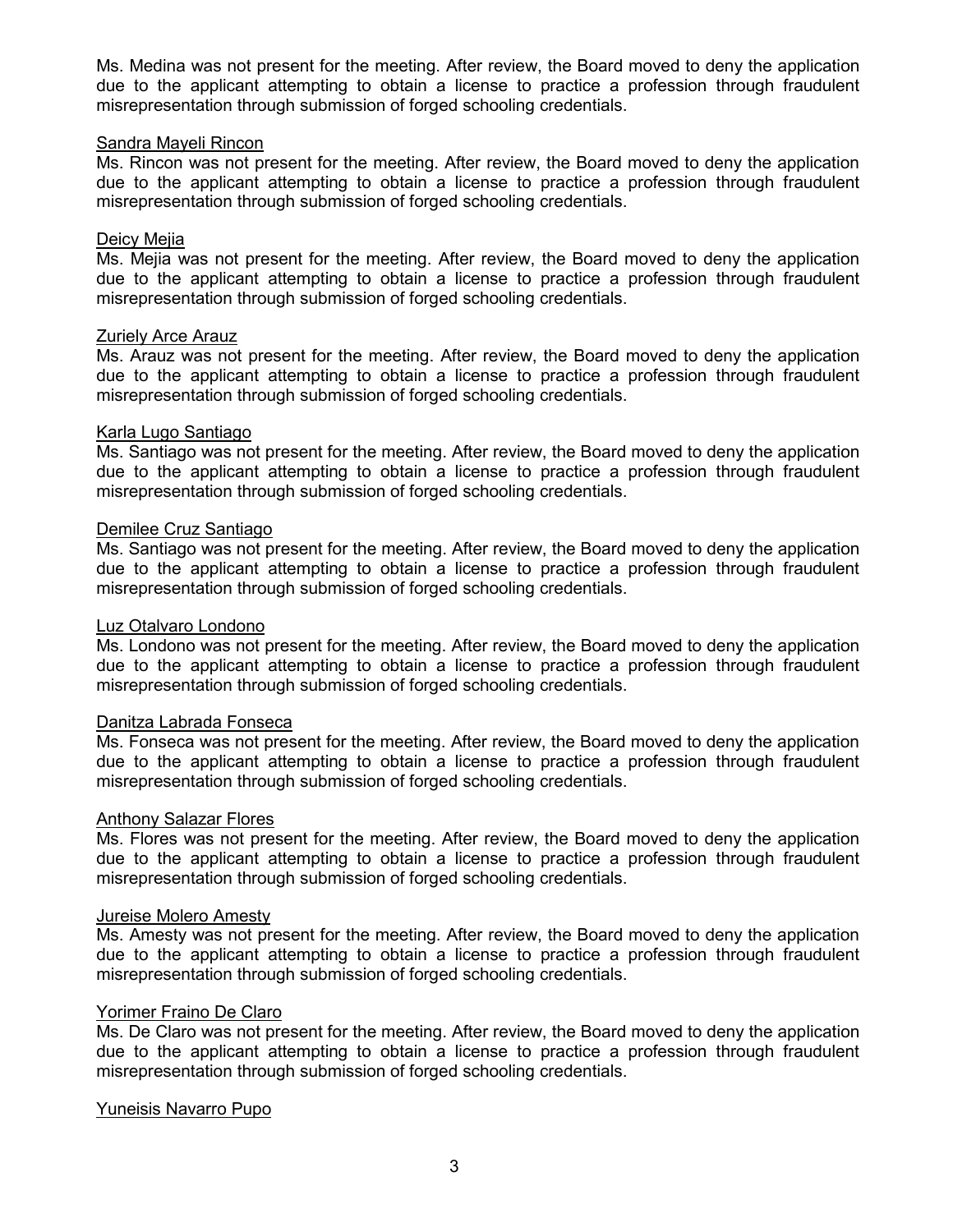Ms. Pupo was not present for the meeting. After review, the Board moved to deny the application due to the applicant attempting to obtain a license to practice a profession through fraudulent misrepresentation through submission of forged schooling credentials.

## Katherine Gonzalez Rodriguez

Ms. Rodriguez was not present for the meeting. After review, the Board moved to deny the application due to the applicant attempting to obtain a license to practice a profession through fraudulent misrepresentation through submission of forged schooling credentials.

## Laura Fadrago Rodriguez

Ms. Rodriguez was not present for the meeting. After review, the Board moved to deny the application due to the applicant attempting to obtain a license to practice a profession through fraudulent misrepresentation through submission of forged schooling credentials.

## Jariannette Melendez Bizaldi

Ms. Bizaldi was not present for the meeting. After review, the Board moved to deny the application due to the applicant attempting to obtain a license to practice a profession through fraudulent misrepresentation through submission of forged schooling credentials.

## Josue Rodriguez Luque

Ms. Luque was not present for the meeting. After review, the Board moved to deny the application due to the applicant attempting to obtain a license to practice a profession through fraudulent misrepresentation through submission of forged schooling credentials.

## Mary Bell Rendon Giraldo

Ms. Giraldo was not present for the meeting. After review, the Board moved to deny the application due to the applicant attempting to obtain a license to practice a profession through fraudulent misrepresentation through submission of forged schooling credentials.

## Karem Centeno Castellano

Ms. Castellano was not present for the meeting. After review, the Board moved to deny the application due to the applicant attempting to obtain a license to practice a profession through fraudulent misrepresentation through submission of forged schooling credentials.

## Cecilia Luna

Ms. Luna was not present for the meeting. After review, the Board moved to deny the application due to the applicant attempting to obtain a license to practice a profession through fraudulent misrepresentation through submission of forged schooling credentials.

#### Martha Rivera Guerra

Ms. Guerra was not present for the meeting. After review, the Board moved to deny the application due to the applicant attempting to obtain a license to practice a profession through fraudulent misrepresentation through submission of forged schooling credentials.

#### Mendy Hernandez Navarro

Ms. Navarro was not present for the meeting. After review, the Board moved to deny the application due to the applicant attempting to obtain a license to practice a profession through fraudulent misrepresentation through submission of forged schooling credentials.

#### Yajiara Soto

Ms. Soto was not present for the meeting. After review, the Board moved to deny the application due to the applicant attempting to obtain a license to practice a profession through fraudulent misrepresentation through submission of forged schooling credentials.

#### Geovanna Vazquez Sierra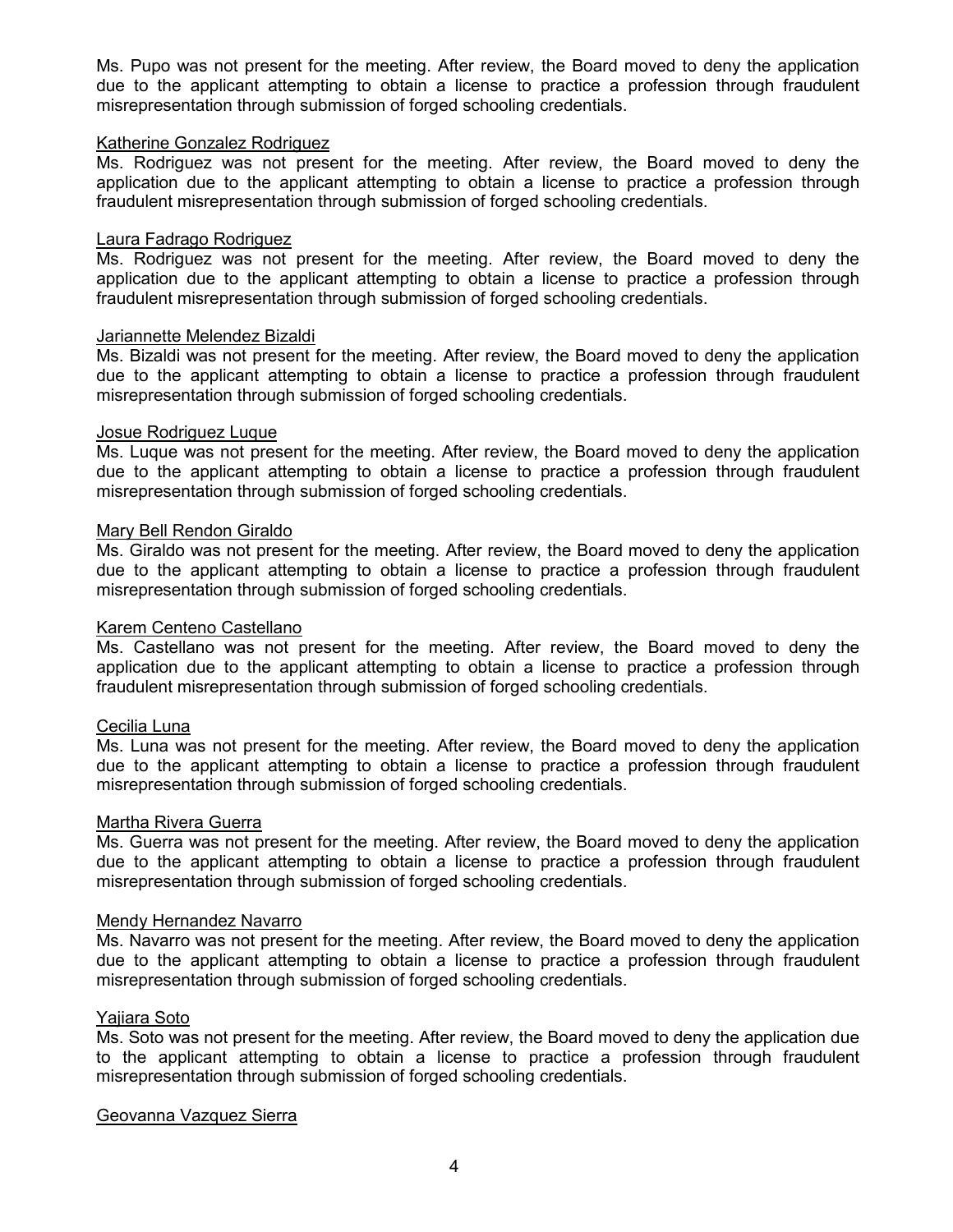Ms. Sierra was not present for the meeting. After review, the Board moved to deny the application due to the applicant attempting to obtain a license to practice a profession through fraudulent misrepresentation through submission of forged schooling credentials.

## Celina Liberato Rayon

Ms. Rayon was not present for the meeting. After review, the Board moved to deny the application due to the applicant attempting to obtain a license to practice a profession through fraudulent misrepresentation through submission of forged schooling credentials.

## Kenneth Macias

Ms. Macias was not present for the meeting. After review, the Board moved to deny the application due to the applicant attempting to obtain a license to practice a profession through fraudulent misrepresentation through submission of forged schooling credentials.

## Alejandra Ramirez Razo

Ms. Razo was not present for the meeting. After review, the Board moved to deny the application due to the applicant attempting to obtain a license to practice a profession through fraudulent misrepresentation through submission of forged schooling credentials.

## Kelly Gomez Mendoza

Ms. Mendoza was not present for the meeting. After review, the Board moved to deny the application due to the applicant attempting to obtain a license to practice a profession through fraudulent misrepresentation through submission of forged schooling credentials.

## Mayerling Lara Alarcon

Ms. Alarcon was not present for the meeting. After review, the Board moved to deny the application due to the applicant attempting to obtain a license to practice a profession through fraudulent misrepresentation through submission of forged schooling credentials.

#### Liliana Perez Borrero

Ms. Borrero was not present for the meeting. After review, the Board moved to deny the application due to the applicant attempting to obtain a license to practice a profession through fraudulent misrepresentation through submission of forged schooling credentials.

#### Reynaldo Maldonado Echevarria

Ms. Echevarria was not present for the meeting. After review, the Board moved to deny the application due to the applicant attempting to obtain a license to practice a profession through fraudulent misrepresentation through submission of forged schooling credentials.

#### Magbis Barzaga Jerez

Ms. Jerez was not present for the meeting. After review, the Board moved to deny the application due to the applicant attempting to obtain a license to practice a profession through fraudulent misrepresentation through submission of forged schooling credentials.

#### Daniela Gonzalez De Nunez

Ms. De Nunez was not present for the meeting. After review, the Board moved to deny the application due to the applicant attempting to obtain a license to practice a profession through fraudulent misrepresentation through submission of forged schooling credentials.

#### Daniela Diaz Suarez

Ms. Suarez was not present for the meeting. After review, the Board moved to deny the application due to the applicant attempting to obtain a license to practice a profession through fraudulent misrepresentation through submission of forged schooling credentials.

## **ADJOURNMENT**